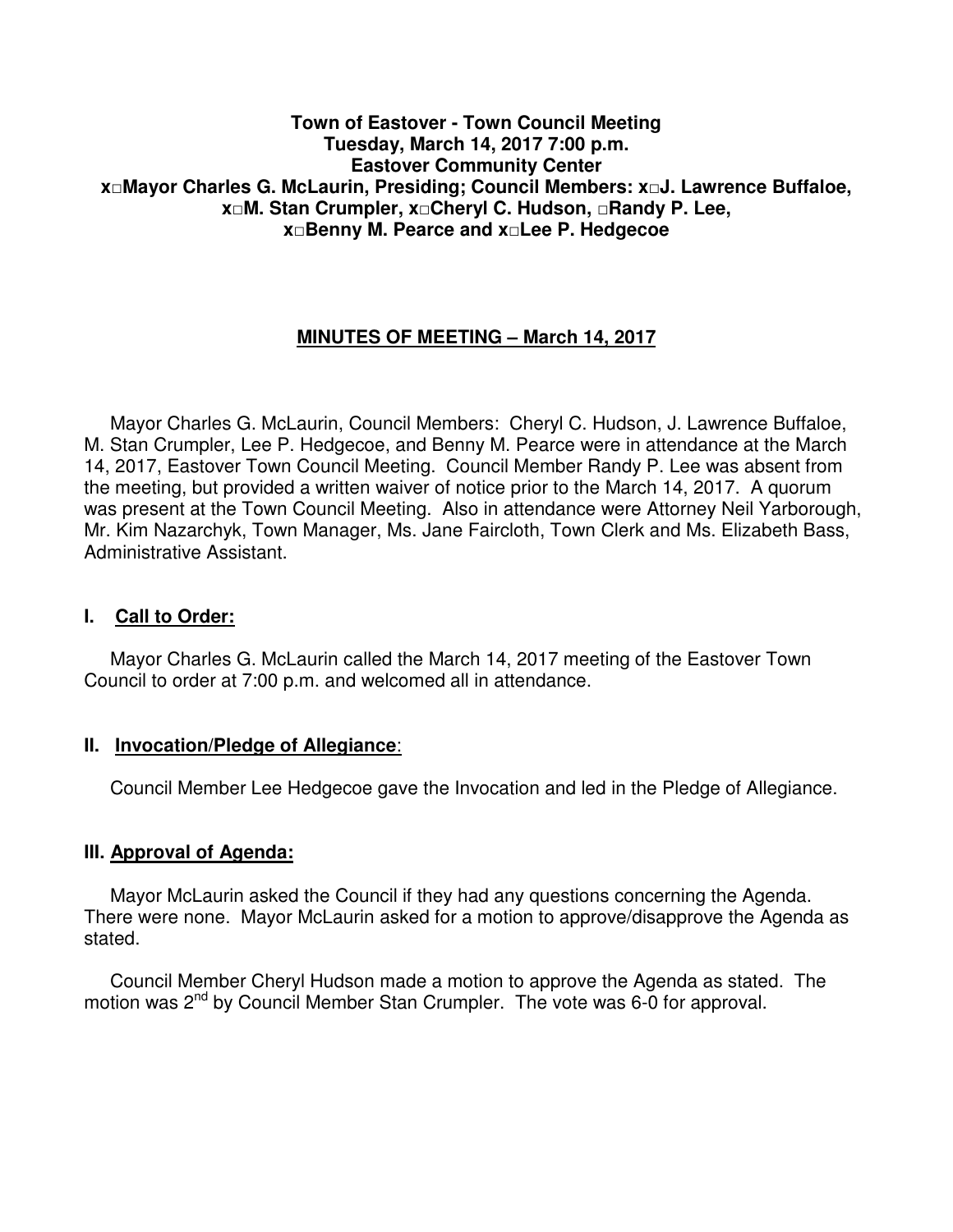### **IV. Public Comments:**

 Ms. Andrea Slade with H & H Homes for Eastover North Subdivision spoke about community growth. Ms. Slade is a home consultant working on getting people to live in the Eastover North Subdivision. She stated her job was easy because the Town of Eastover is a wonderful place. Ms. Slade said the residents were friendly, the area is quiet, the neighborhood is very diverse, and the school district is excellent.

 Ms. Slade stated there were 8 homes sold, 2 contracts in the works, and 3 homes available in the Eastover North Subdivision as of this date. She stated there were several phases and right now they are only working on Phase I. Ms. Slade stated Phase II should begin in the next few weeks. Pre-sales are going on now for lots and homes. Ms. Slade's office hours are 10am-6pm Monday-Saturday.

 Ms. Slade thanked the Town Council for letting her speak; she also said Eastover was awesome. Mayor McLaurin thanked her for her time and wished her good luck.

#### **V. Consent Agenda:**

- **1. Consider approval of the Minutes for the February 14, 2017 Town Council Meeting.**
- **2. Consider approval of the January, 2017 Financial Reports.**
- **3. Consider approval of the Budget Ordinance Amendment No. 2017-02.**

 Mayor McLaurin asked the Council if they had any questions concerning the Consent Agenda. There were none. Mayor McLaurin asked for a motion to approve/disapprove the Consent Agenda as stated.

 Council Member Lawrence Buffaloe made a motion to approve the Consent Agenda as stated. The motion was  $2^{nd}$  by Council Member Benny Pearce. The vote was 6-0 for approval.

## **VI. Discussion Agenda:**

#### **Agenda Item #1:**

**CASE NO. 17-021. CONSIDERATION OF THE FAYTRICE JOHNSON PROPERTY; REQUEST FOR A GROUP DEVELOPMENT REVIEW, COUNTY SUBDIVISION ORDINANCE; ZONING: RR; TOTAL ACREAGE: 2.06 AC. +\-; LOCATION: 4800 OZIE DRIVE. (EASTOVER)**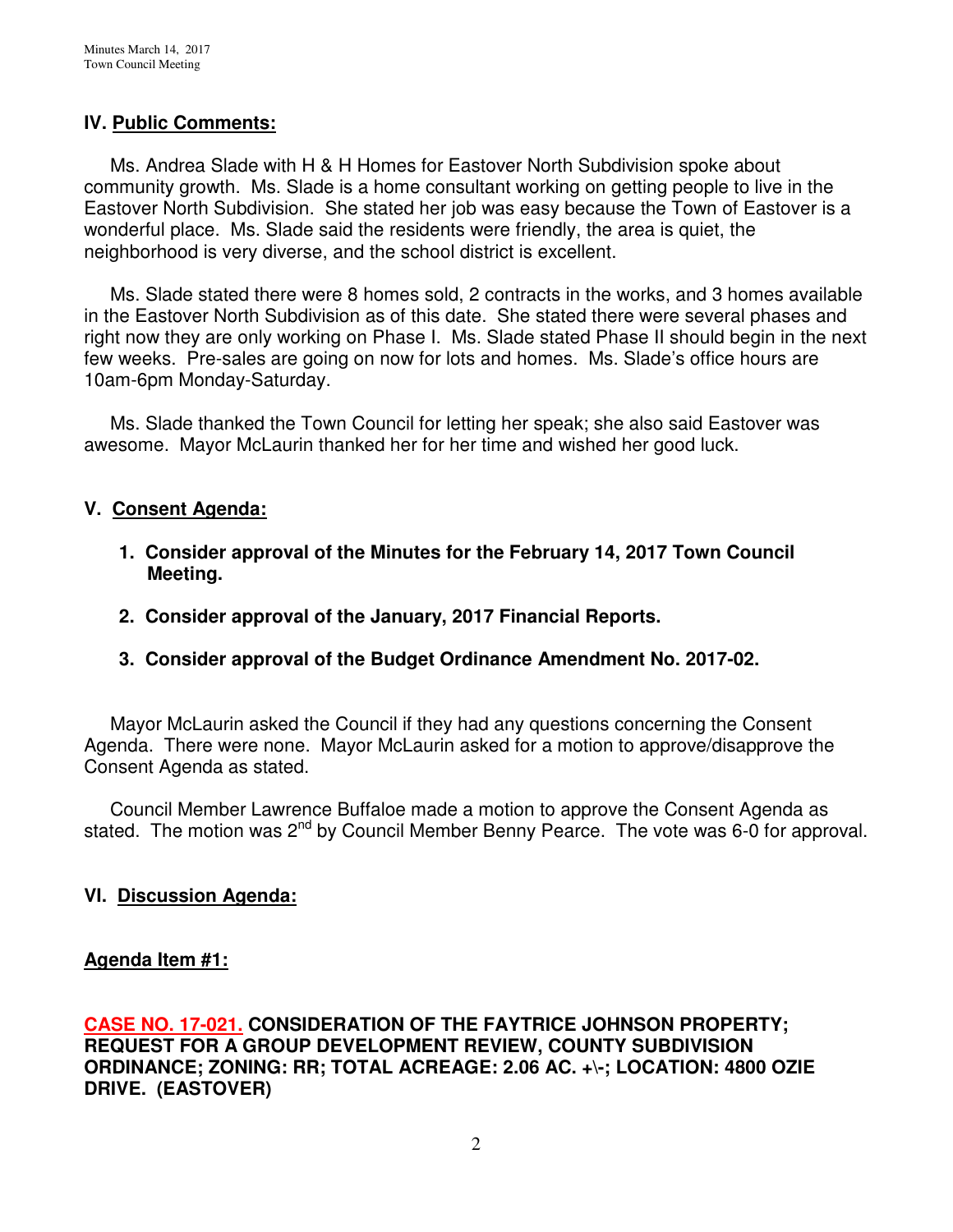Mr. Matt Rooney, Cumberland County Planning and Inspections Department, stated the developer is requesting approval to place two manufactured homes on the property. Mr. Rooney stated this was a 2 acre lot east of James Dail Road and west of J. Herbert Road. He said this was a group development with 2 principal structures. The lot is zoned rural residential, the minimum lot size is 20,000 sq. ft.

 Mr. Rooney said the condition sheet was standard. He would recommend approval for the site plan as submitted.

 Mayor McLaurin asked the Council if they had any questions concerning the Case No. 17-021. There were none. Mayor McLaurin asked for a motion to approve/disapprove Case No. 17-021.

 Council Member Benny Pearce made a motion to approve Case No. 17-021. The motion was 2<sup>nd</sup> by Council Member Lee Hedgecoe. The vote was 6-0 for approval.

#### **Agenda Item #2:**

## **DISCUSSION OF YARD MAINTENANCE CONTRACT**

 Mr. Kim Nazarchyk, Eastover Town Manager, stated he had received three bids for the yard maintenance. He said two companies put their bids in and one company sent a declination. Of the two bids received Twisted Oaks was the lowest bidder. Mayor McLaurin asked Mr. Nazarchyk if he was satisfied with the work Twisted Oaks is currently doing, Mr. Nazarchyk stated yes.

 Mayor McLaurin asked the Council if they had any questions concerning the Yard Maintenance Contracts. There were none. Mayor McLaurin asked for a motion to approve/disapprove Twisted Oaks for the Yard Maintenance Contract.

 Council Member Lawrence Buffaloe made a motion to approve Twisted Oaks for yard maintenance. The motion was 2<sup>nd</sup> by Council Member Cheryl Hudson. The vote was 6-0 for approval.

#### **VII. Receive Mayor's Update:**

 Mayor Charles McLaurin stated the Boy Scouts will be Honoring, Mrs. Judy McLaurin this year. He said the tickets were \$30.00 per person or \$50.00 for a couple. Mayor McLaurin asked the Town Manager to please reserve a table for the Town Council.

Mr. McLaurin stated the Eastover Ballpark will be opening on April  $8<sup>th</sup>$ . He said they will have a parade of all the ball players and asked if there was anyone that hasn't attended, please try to do so.